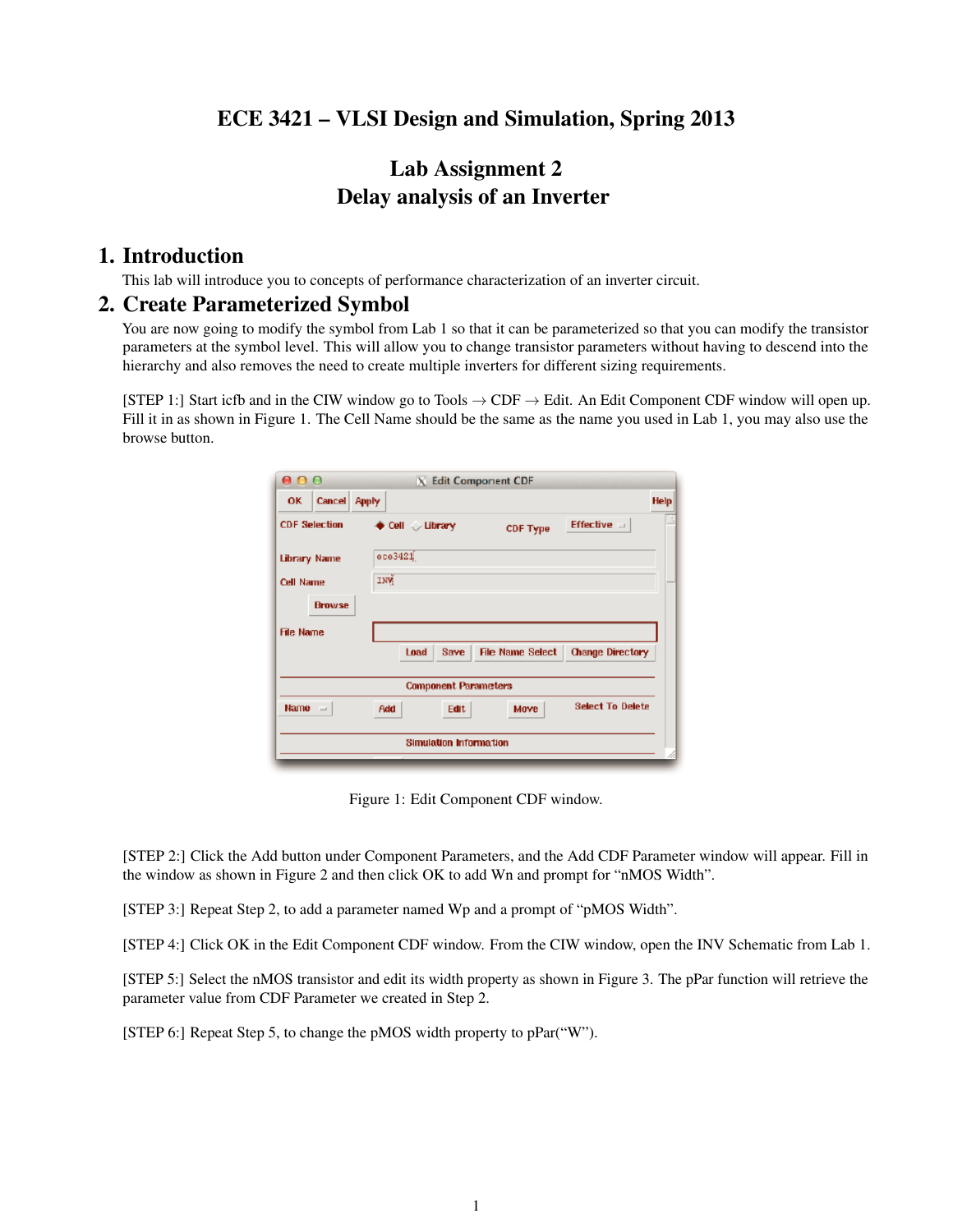| 000                                              | X Add CDF Parameter    |             |  |  |  |
|--------------------------------------------------|------------------------|-------------|--|--|--|
| Cancel Apply<br>OK.                              |                        | <b>Help</b> |  |  |  |
| As First Parameter<br><b>Add After Parameter</b> |                        |             |  |  |  |
| paramType                                        | string $=$             |             |  |  |  |
| parseAsNumber                                    | yes.<br>$\sim$         |             |  |  |  |
| units                                            | $lengthMetric =$       |             |  |  |  |
| parseAs CEL                                      | <b>Ves</b><br>$\equiv$ |             |  |  |  |
| storeDefault.                                    | $yes =$                |             |  |  |  |
| палте                                            | Vď                     |             |  |  |  |
| prompt                                           | nNOS Width             |             |  |  |  |
| de Malue                                         | $10\mathrm{d}$         |             |  |  |  |
| <b>USB</b>                                       |                        |             |  |  |  |
| display                                          | I.                     |             |  |  |  |
| dontSave                                         | I                      |             |  |  |  |

<span id="page-1-0"></span>Figure 2: Add CDF Parameter window.

| 000                     |                      |                                                                                   | X Edit Object Properties             |                 |                                 |      |
|-------------------------|----------------------|-----------------------------------------------------------------------------------|--------------------------------------|-----------------|---------------------------------|------|
| <b>OK</b>               |                      | Cancel Apply Defaults Previous Next                                               |                                      |                 |                                 | Help |
| <b>Apply To</b><br>Show |                      | only current $  $<br>$\blacksquare$ system $\blacksquare$ user $\blacksquare$ CDF | $instance -$                         |                 |                                 |      |
|                         | <b>Browse</b>        |                                                                                   | <b>Reset Instance Labels Display</b> |                 |                                 |      |
| <b>Property</b>         |                      | Value                                                                             |                                      |                 | Display                         |      |
| <b>Library Name</b>     |                      | ani051jh                                                                          |                                      |                 | $-$ 110                         |      |
| <b>Cell Name</b>        |                      | nnos4.                                                                            |                                      |                 | off $-$                         |      |
| <b>View Name</b>        |                      | synbolį̃<br>off<br>$\equiv$                                                       |                                      |                 |                                 |      |
|                         | <b>Instance Name</b> | юļ<br>off $=$                                                                     |                                      |                 |                                 |      |
|                         |                      | Add                                                                               | <b>Delete</b>                        | Modify          |                                 |      |
|                         | <b>CDF Parameter</b> |                                                                                   | Value                                |                 | Display                         |      |
| Model name              |                      | nek                                                                               |                                      |                 | $-100$                          |      |
| Multiplier              |                      | ų.                                                                                |                                      |                 | off<br>$\equiv$                 |      |
| Width                   |                      | pPac ("Vo") - N                                                                   |                                      | off<br>$\equiv$ |                                 |      |
| <b>Effective Width</b>  |                      | iPar('n')*iPar('v") N<br>off                                                      |                                      |                 | $\qquad \qquad$                 |      |
| Length                  |                      | 600.0n b                                                                          |                                      |                 | off<br>$\overline{\phantom{a}}$ |      |

<span id="page-1-1"></span>Figure 3: Edit nMOS properties.

## 3. Delay Measurement

[STEP 1:] Create a new Cellview Schematic in the ece3421 library named lab2.

[STEP 2:] Create the following schematic as shown in Figure [4.](#page-2-0) It should be similar to the testinv schematic from Lab 1. Set the properties of the vpulse to make a 5V square wave. You will need to change the fall and rise times to 1f s. Also change the pulse width to 10 ns.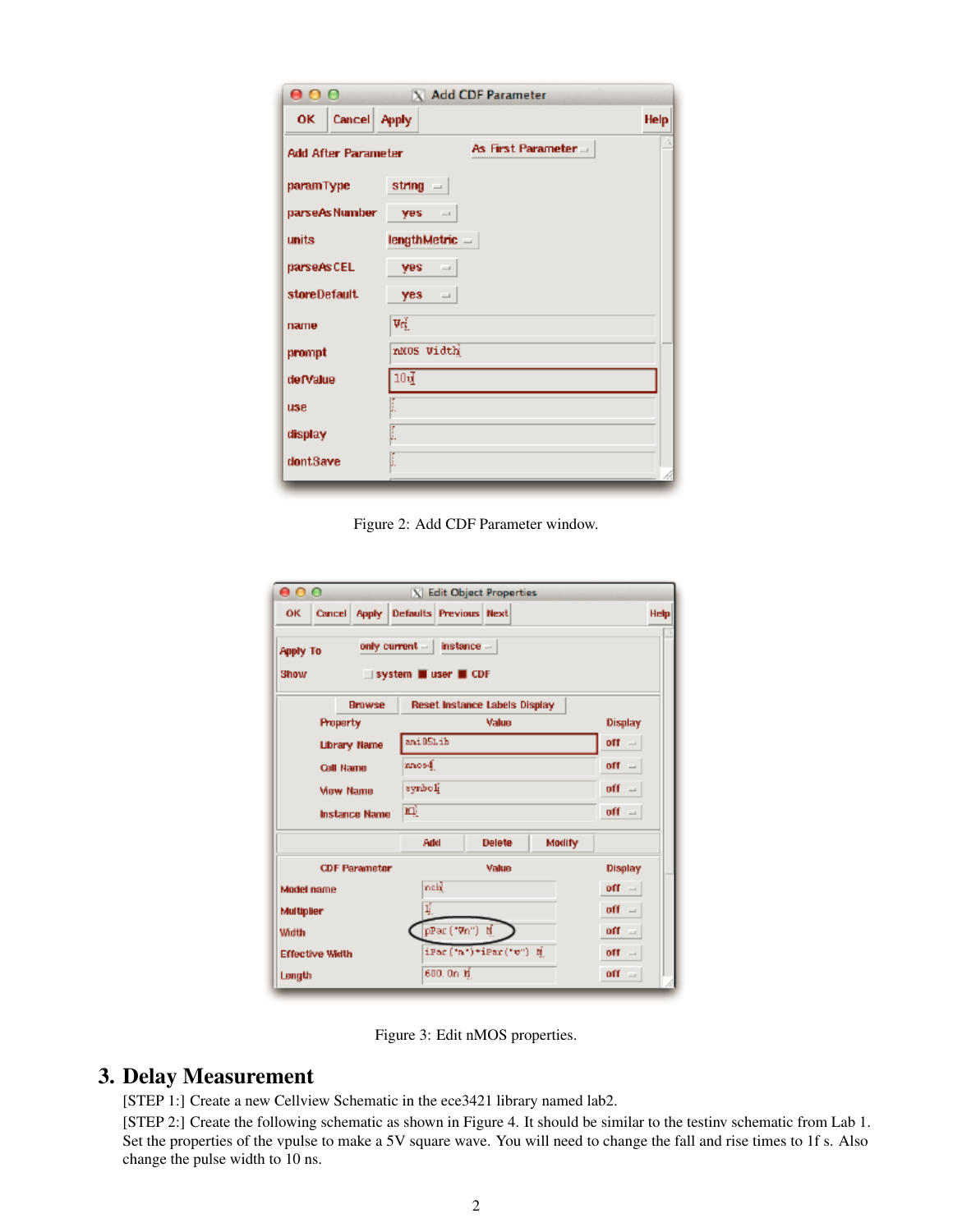

<span id="page-2-0"></span>Figure 4: Single inverter.

[STEP 3:] Using Analog Environment, plot the input and output waveforms. Finish problem 1. [STEP 4:] Add a 2pF capacitor from the analogLib library in Passives to the output as shown in Figure [5.](#page-2-1)



<span id="page-2-1"></span>

[STEP 5:] Using Analog Environment, plot the input and output waveforms. You may finish problem 2-5. [STEP 6:] Add a second inverter as shown in Figure [6.](#page-3-0) For both inverters, adjust the pMOS width to the value you arrived